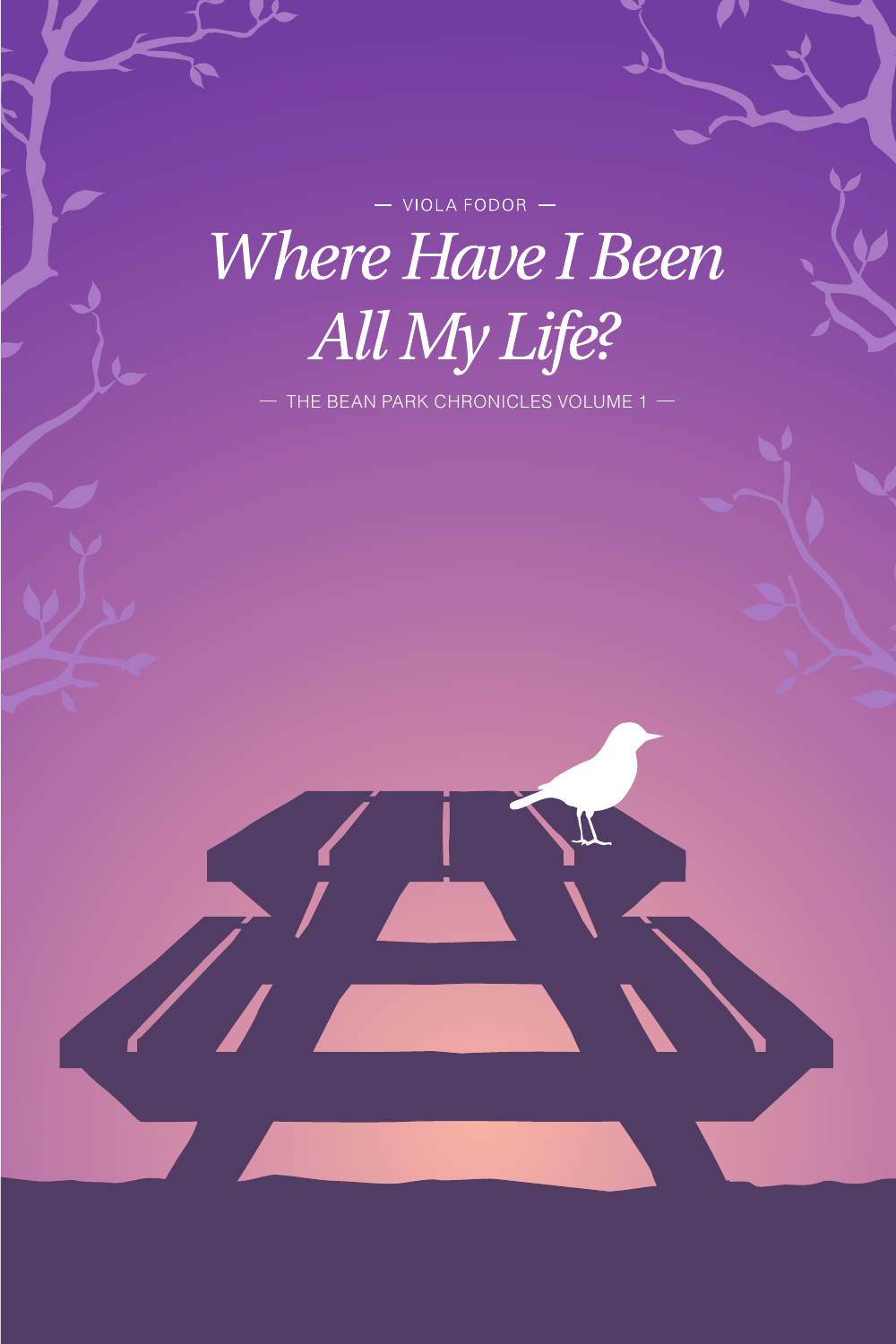-**2**-

 *Silence…I wonder what kind of world we would have if every day everyone took time to spend in silence. What would we discover by being still and calm and present? What would we discover collectively about ourselves, about humanity, about our place in creation, and about our possibilities? What would we discover about our capacity to be compassionate, wise, and strong? What will it take for us to look within, to connect with our spiritual core so that our healing can begin?*

So began my second book. I was having trouble with it. I'd just finished one of my workshops, the last one before taking a sabbatical that would finally allow me to write full time. Sitting at a conference table after everyone had drifted away, I pulled a worn black binder from my briefcase.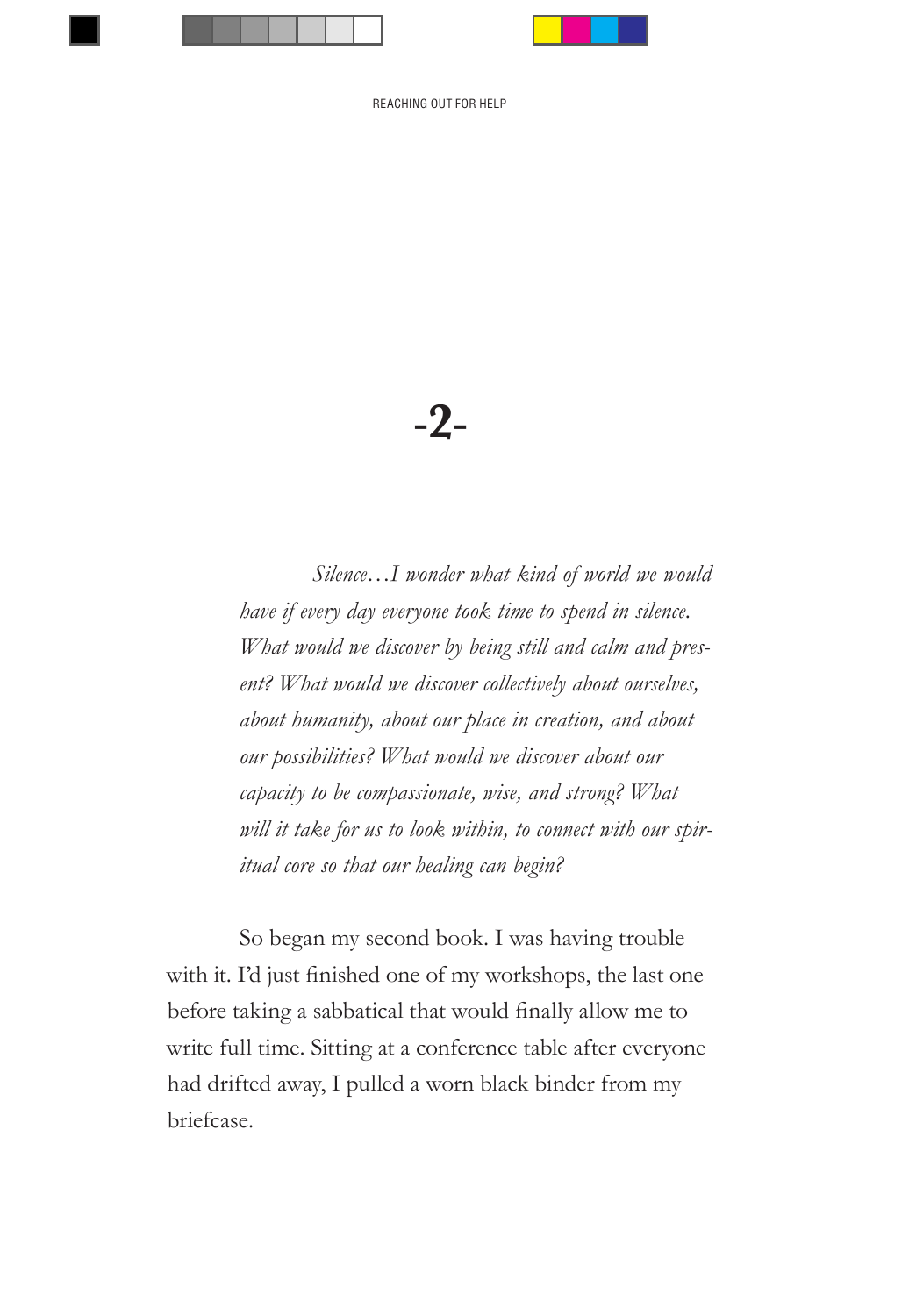All of a sudden I heard a light 'tap tap' behind me. I turned and saw a man standing at the door.

"Hello, can I help you?"

"I don't know for certain, but I'm here to find out. I want to know more about your poster. It says, *'Spiritual*  Healing."

I glanced at the poster—a lovely eighteen by twenty-four in beautiful mauves, blues, and greens. Its central feature, a water lily. I chose it because it captured the essence of my work—the unfolding of life in its own true nature, just like the spontaneous growth and blossoming of a water lily.

The man was clean-shaven, clean-cut, in his early or mid-sixties.

"You must be Viola Fodor. I see in your bio you've had your own challenges. So you experienced a spiritual awakening and got well, and now you help others find their way. That's remarkable, you know."

I smiled. "Well, it's been a quite a journey."

"My name is Layton Earth," he said warmly, still standing at the door. "I like what you say about using unhealthy patterns or crises as opportunities to change and grow. You say, '*Through a guided process of self discovery and personal growth, you can connect with powerful, yet gentle ways to access your inner resources.*' Do you think I can access my inner resources when I haven't been able to do it before?"

While I was deeply optimistic about people's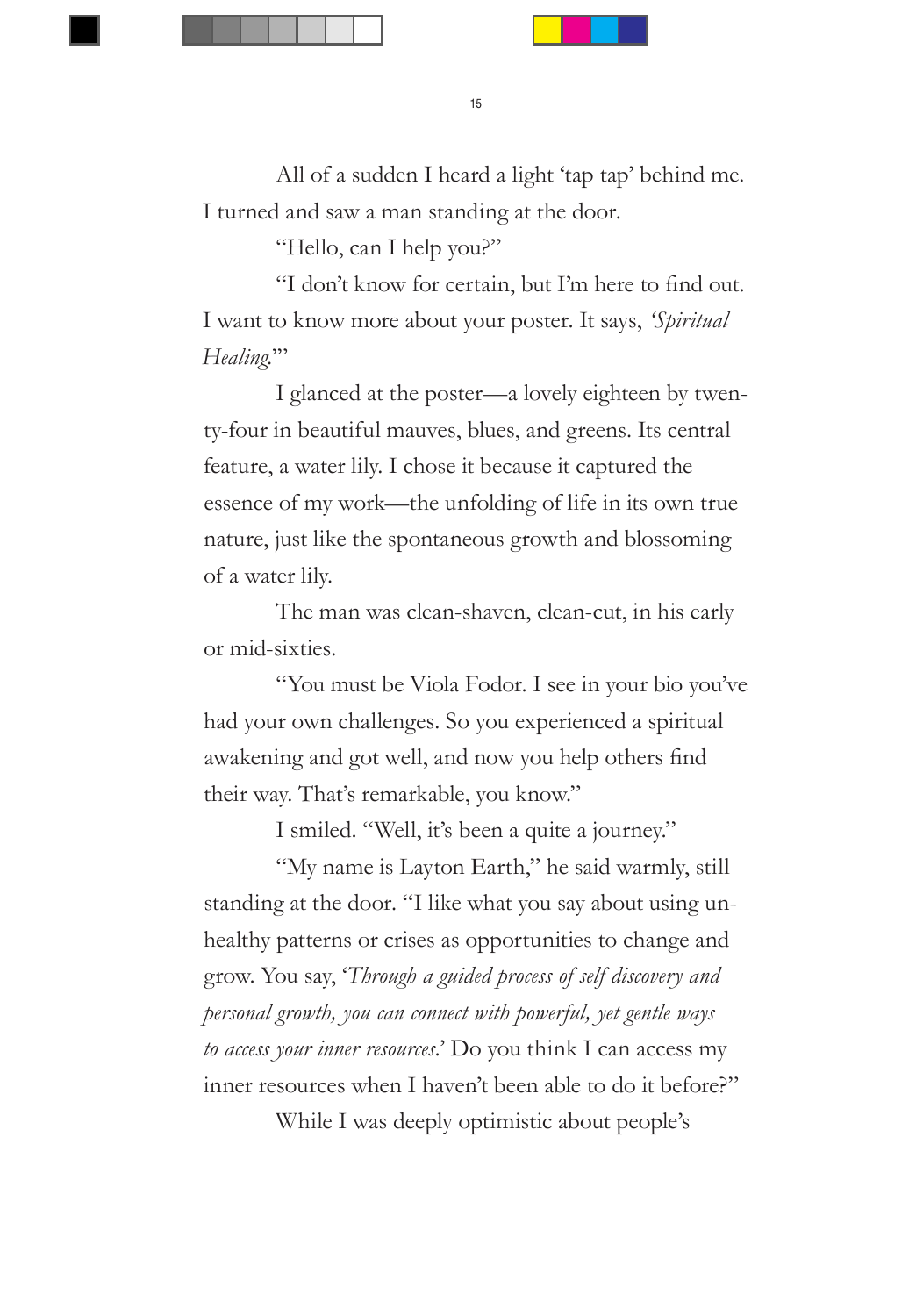inner capacities to help themselves, I didn't know how to respond to Layton. I had no understanding of what had brought him here.

"You caught me at a good time. Come in and sit down."

His arrival gave me reason to take a break. I'd worked and reworked my manuscript too much, like a car spinning its wheels only to entrench itself deeply into the mud.

"I want to know the meaning of life," Layton burst out as he rushed in to sit down.

"That's a bold request. Do you think we could start with something easier?"

"My life is passing me by, and I don't know what to make of it. You'd think I'd be okay with not knowing. But something inside doesn't let me rest."

Layton looked at me with sad eyes and an intent look on his face. There was something about him I couldn't ignore.

"Layton, I have a pretty good idea you're searching. Many people sense there's more to life, and no matter how hard they rack their brains, they can't get their heads around what's missing. I explored the same theme in my workshop today."

"So you believe there's more?"

"Absolutely."

"How come I haven't found it? I've tried hard enough and for plenty of years."